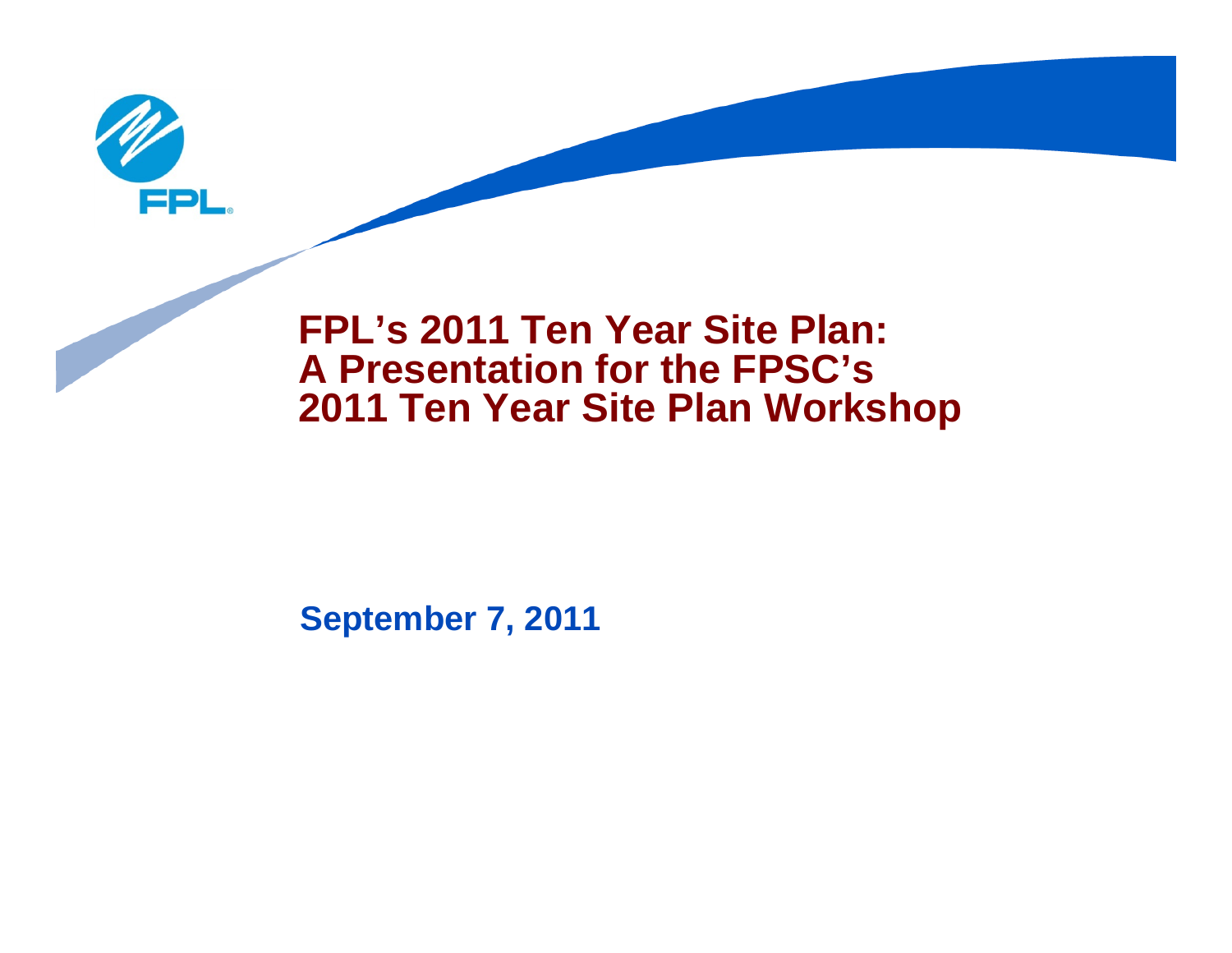- **Resource planning changes since the April 1, 2011 filing of FPL's 2011 Ten Year Site Plan (Site Plan) (which addresses FPL's resource plans as of end of 2010/1Q 2011)**
	- **Status and Plans for Inactive Reserve units**
	- **Status of Existing and Planned Solar and Wind Projects**
	- **Status of Gas Pipeline Needs**
	- **Plans for Improving Fuel Diversity**
	- **Review of the 20% Reserve Margin Criterion**

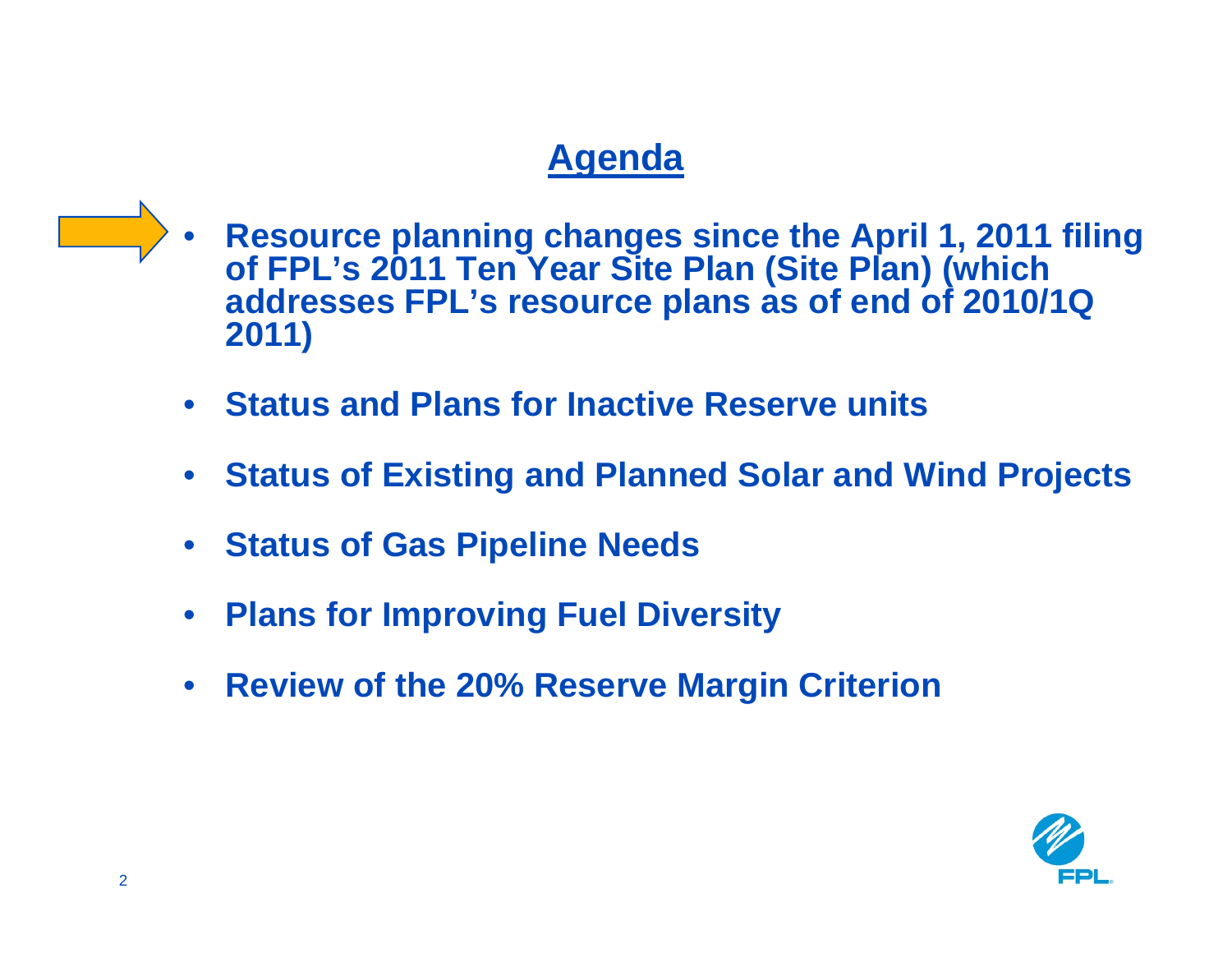#### **FPL's 2011 Site Plan projected the following major capacity additions/reductions (assuming FPL's approved 2009 DSM goals)**

# **Major Capacity Additions / (Reductions)<sup>(1)</sup>**

| Year | <b>Change</b>                                                                                 | <b>Summer MW</b>     |
|------|-----------------------------------------------------------------------------------------------|----------------------|
| 2011 | <b>West County 3</b><br>Riviera 3 & 4 (removed)                                               | 1,219<br>(565)       |
| 2012 | <b>Nuclear Uprates</b><br>Oleander contract ends                                              | 231<br>(155)         |
| 2013 | <b>Cape Canaveral modernization</b><br><b>Nuclear Uprates</b>                                 | 1,210<br>219         |
| 2014 | <b>Riviera modernization</b>                                                                  | 1,212                |
| 2015 |                                                                                               |                      |
| 2016 | <b>Greenfield CC</b><br><b>UPS contract termination</b><br><b>SJRPP</b> purchase (suspension) | 1,191<br>'931<br>375 |
| 2017 |                                                                                               |                      |
| 2018 |                                                                                               |                      |
| 2019 |                                                                                               |                      |
| 2020 | <b>Greenfield CC</b>                                                                          | 1,191                |



1) Represents long-term capacity additions / (reductions) of 100 MW or more.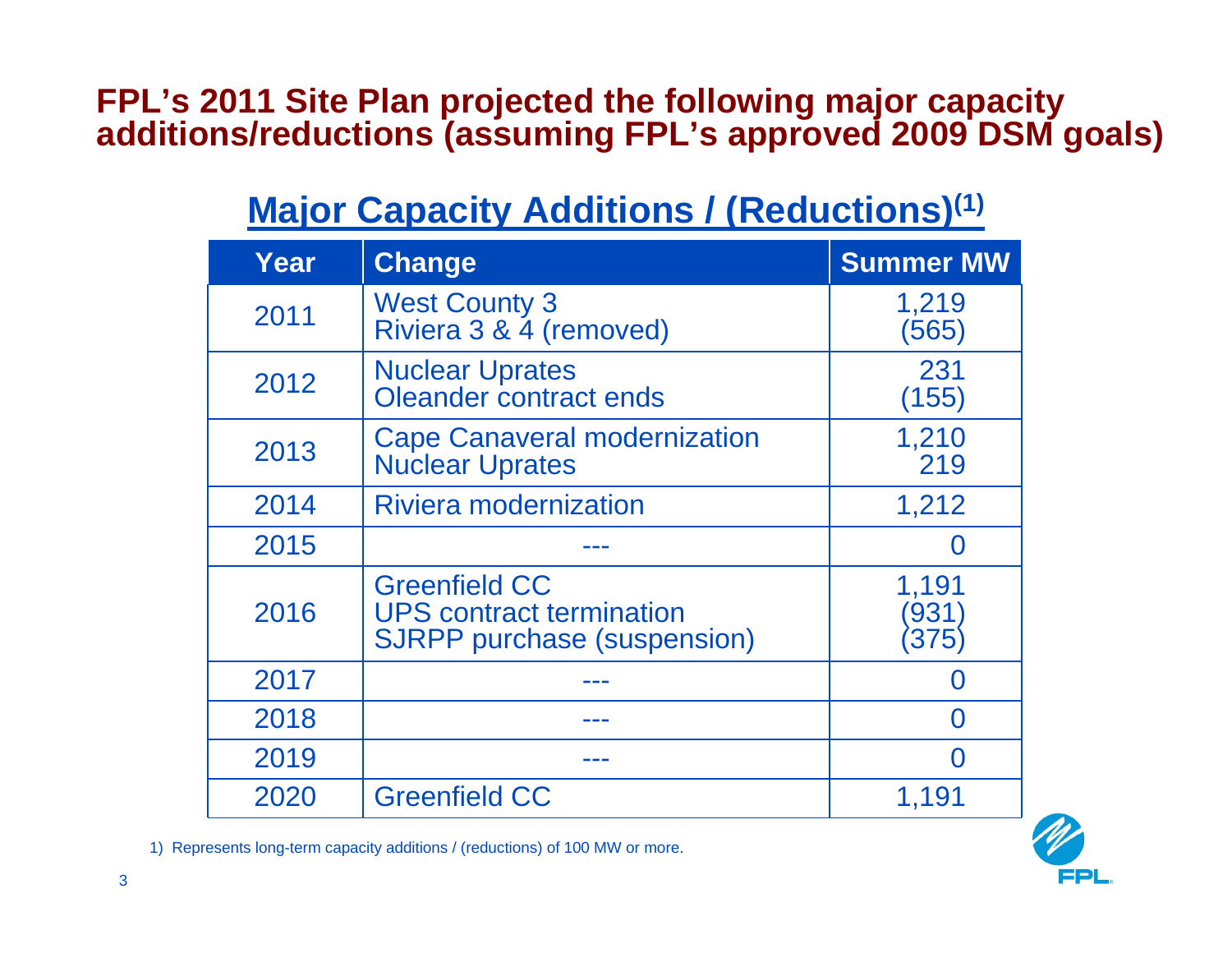**The following major, long-term changes in planning assumptions and the resource plan have occurred as part of FPL's on-going** 

analyses<br><u>Long-Term Changes in</u> Planning Assumptions

- **FPL no longer assumes that an average of 350 MW Summer & 550 MW Winter of generation will be on scheduled maintenance in all peak months**
- **Turkey Point 1 (396 MW Summer) will be removed as a generating resource to serve as a synchronous condenser starting in 2016(2)**
- **26 GE 7FA combustion turbines (CTs) in existing CC units will be upgraded by 2015 resulting in approximately 190 MW increase (Summer)(2)**
- **The recent FPSC decision regarding incremental DSM will result in somewhat lower incremental utility DSM additions**
- **After factoring in these changes, FPL continues to project a resource need in 2016 and 2020**
	- The projected 2016 Greenfield CC addition has been replaced by a 2016 modernization of Pt. Everglades<sup>(2)</sup>, consistent with FPL's Site Plan discussion regarding modernization of existing generating unit sites



<sup>2)</sup> Projected net savings (CPVRR) to FPL's customers are approximately: \$65 MM for Turkey Point 1, \$210 MM for the CT upgrades and \$400 MM for Pt. Everglades modernization.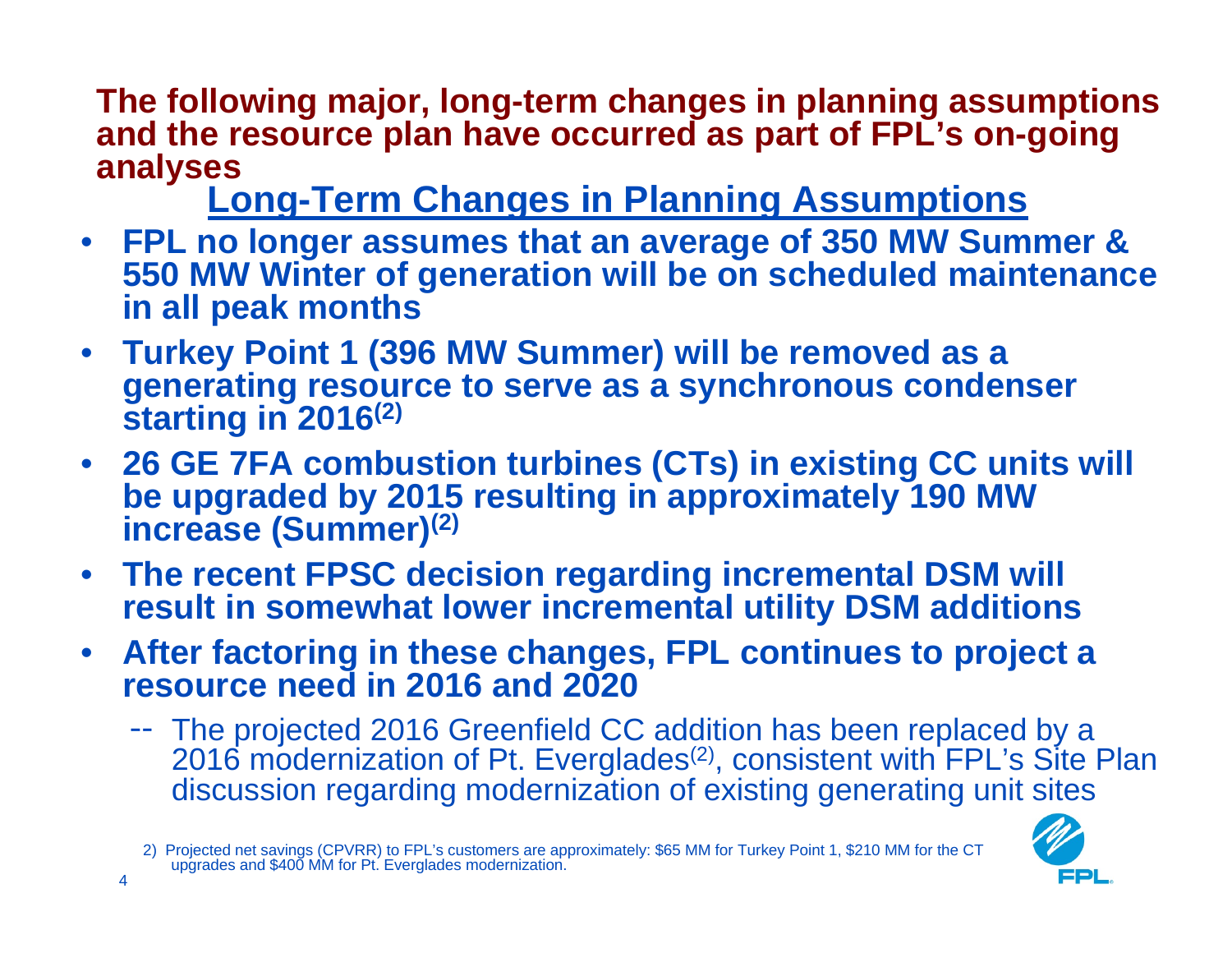- **Resource planning changes since the April 1, 2011 filing of FPL's 2011 Ten Year Site Plan (Site Plan) (which addresses FPL's resource plans as of end of 2010/1Q 2011)**
- **Status and Plans for Inactive Reserve units**
- **Status of Existing and Planned Solar and Wind Projects**
- **Status of Gas Pipeline Needs**
- **Plans for Improving Fuel Diversity**
- **Review of the 20% Reserve Margin Criterion**

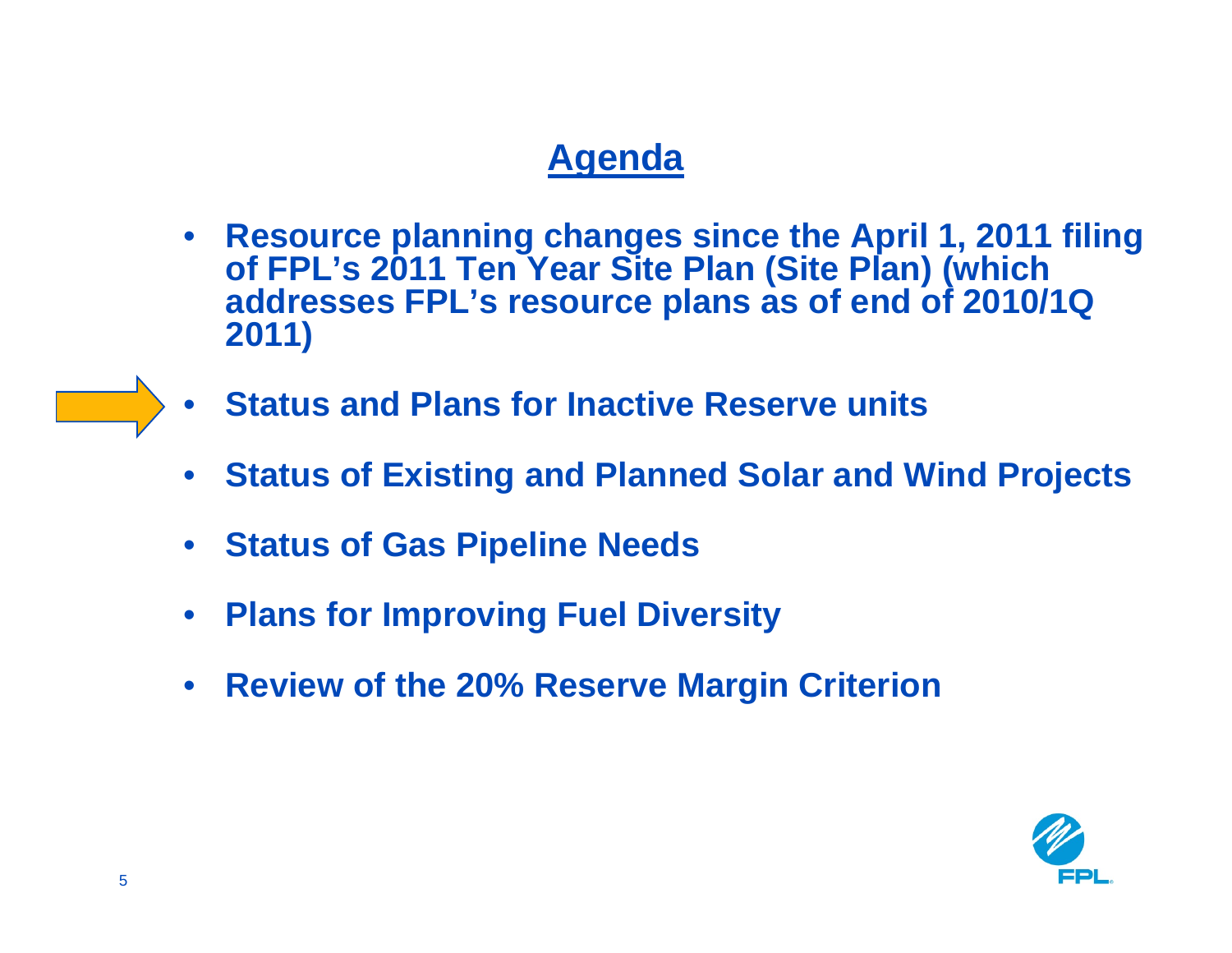#### **FPL's plans for its 8 generating units now on inactive reserve status have not materially changed**

# **Status and Plans for Inactive Reserve Units**

| <b>Unit</b>             | <b>Summer</b><br><b>MW</b> | <b>Comments</b>                                                                                                                                                                                              |
|-------------------------|----------------------------|--------------------------------------------------------------------------------------------------------------------------------------------------------------------------------------------------------------|
| Sanford 3               | 138                        | To be retired in 4Q 2012                                                                                                                                                                                     |
| <b>Cutler 5 &amp; 6</b> | 205                        | To be retired in 4Q 2012                                                                                                                                                                                     |
| <b>Turkey Point 2</b>   | 392                        | Operating in synchronous condenser<br>mode (to provide voltage support)                                                                                                                                      |
| Port Everglades 1 & 2   | 426                        | To be retired in 2013 if Port Everglades<br><b>Modernization project proceeds</b>                                                                                                                            |
| Port Everglades 3 & 4   | 761                        | • To be returned temporarily to active<br>service in 2012 during Modernization<br>work at Cape Canaveral and Riviera;<br>• To be retired in 2013 if Port Everglades<br><b>Modernization project proceeds</b> |
| <b>Total</b>            | 1,922                      |                                                                                                                                                                                                              |

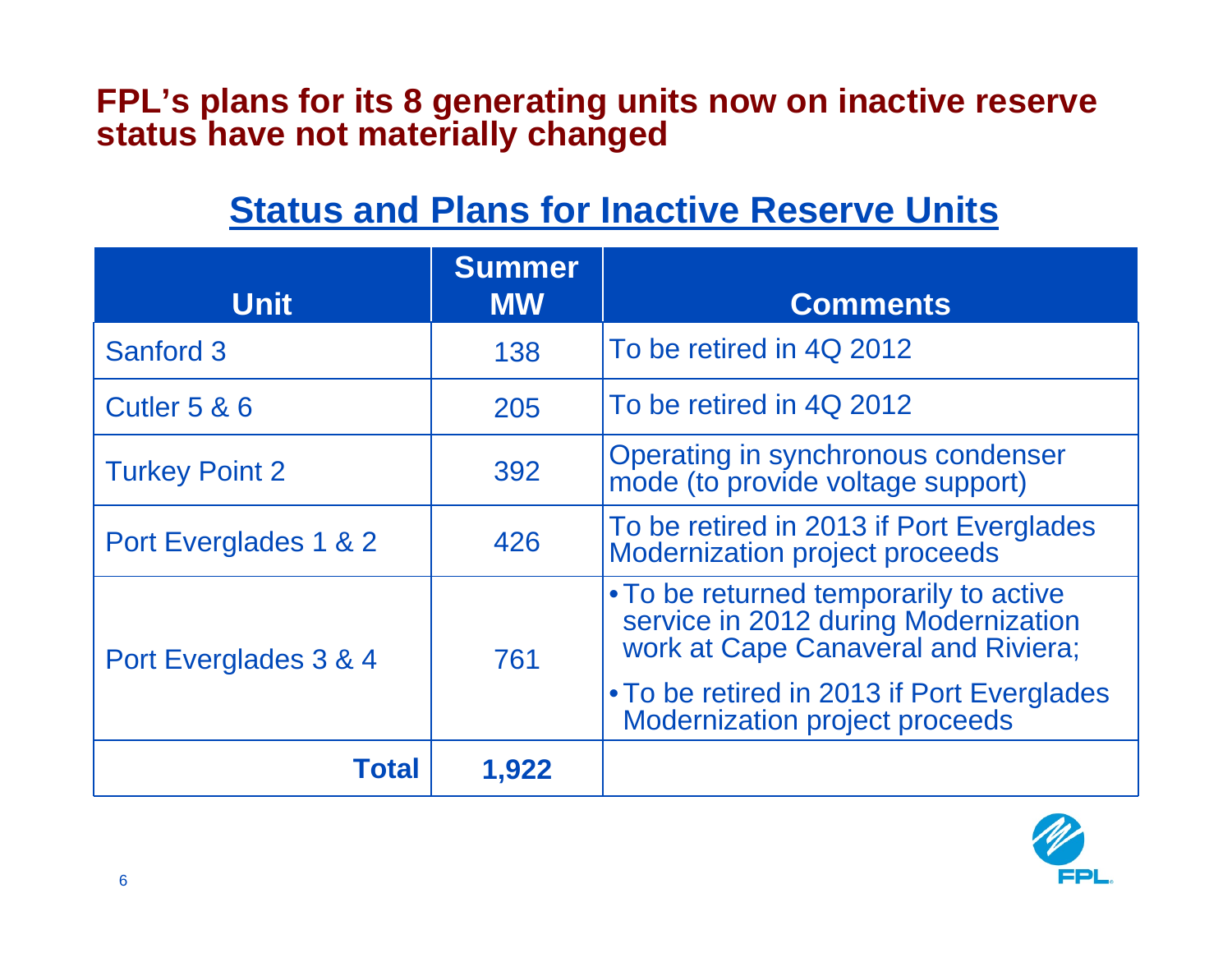- **Resource planning changes since the April 1, 2011 filing of FPL's 2011 Ten Year Site Plan (Site Plan) (which addresses FPL's resource plans as of end of 2010/1Q 2011)**
- **Status and Plans for Inactive Reserve units**
- **Status of Existing and Planned Solar and Wind Projects**
- **Status of Gas Pipeline Needs**
- **Plans for Improving Fuel Diversity**
- **Review of the 20% Reserve Margin Criterion**

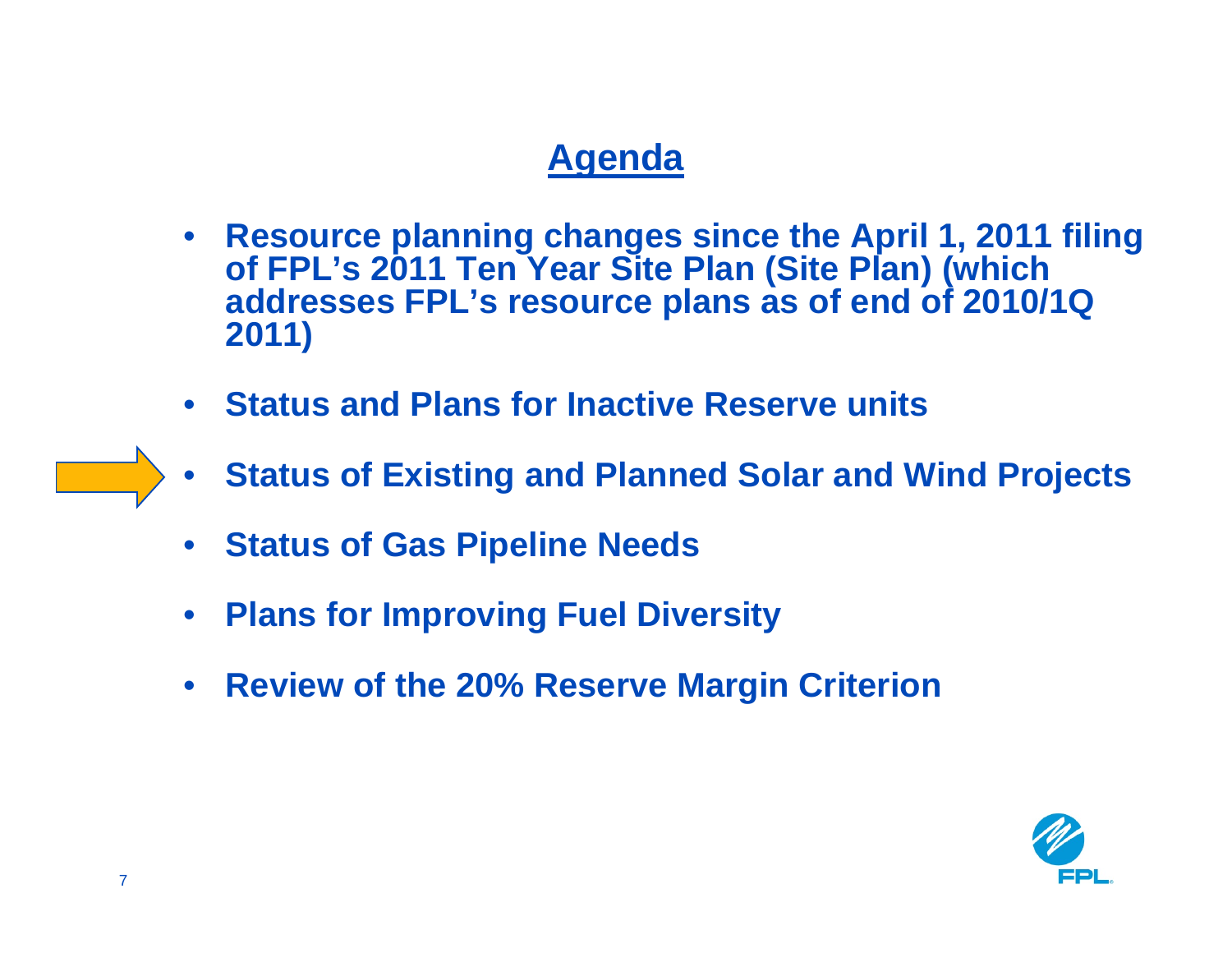**FPL's 3 major solar facilities are operational and projected to provide more than 225,000 MWh of energy annually**

# **Existing and Planned Solar and Wind Projects**

- **FPL's 3 major solar facilities are operational**
	- 25 MW PV in DeSoto County (2009)
	- 10 MW PV in Brevard County (2010)
	- 75 MW solar thermal in Martin County (2010)
- **FPL has pursued a potential 14 MW wind energy project in St. Lucie County for several years, but has been unable so far to obtain local approvals**
	- FPL remains interested in pursuing wind energy development
- **FPL has done extensive planning and performed initial permitting and due diligence for a number of additional large-scale PV projects totaling approximately 500 MW**
	- Because no legislation supporting utility development of new solar power generation facilities has been passed at this time, FPL has not proceeded with the construction of these projects

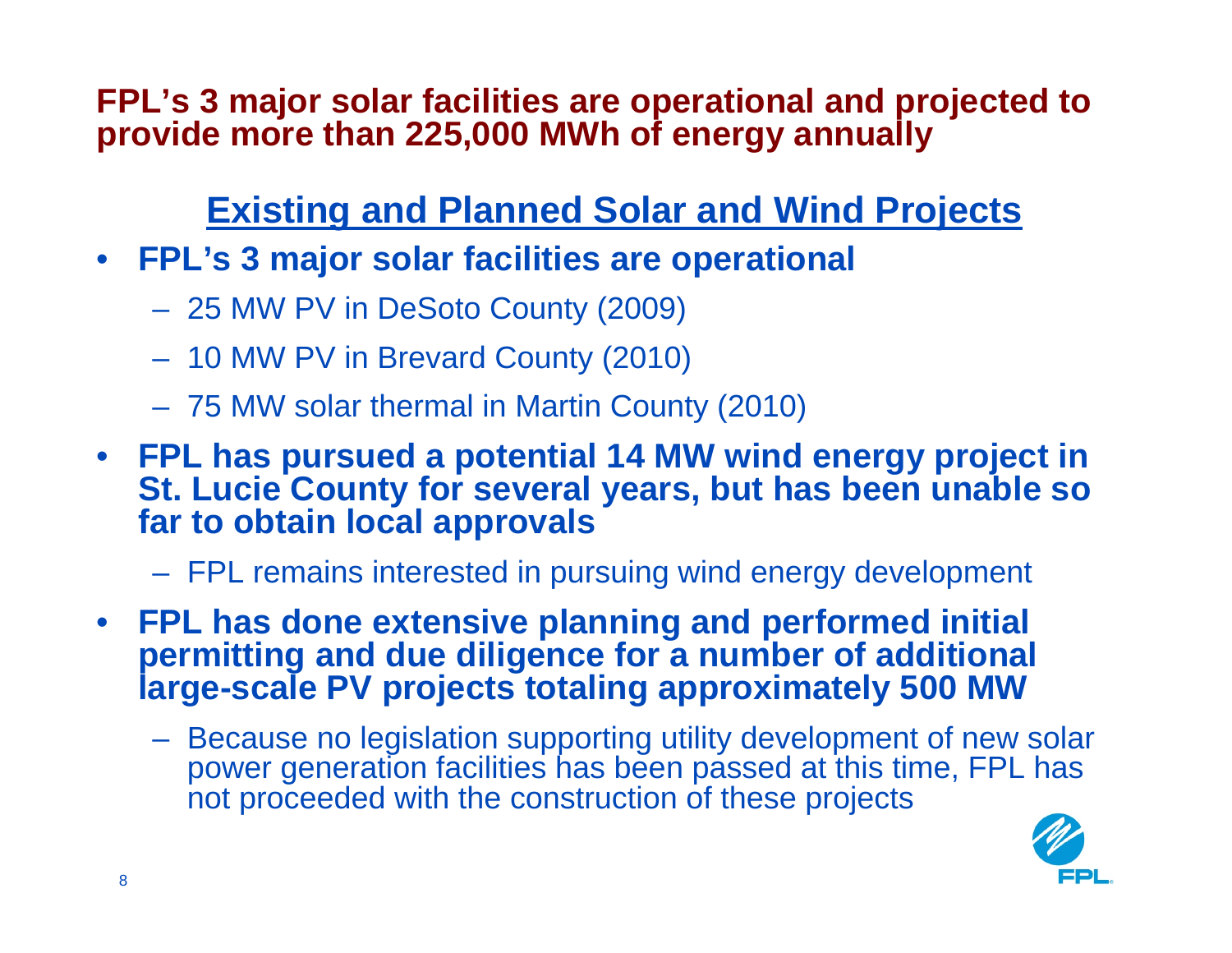- **Resource planning changes since the April 1, 2011 filing of FPL's 2011 Ten Year Site Plan (Site Plan) (which addresses FPL's resource plans as of end of 2010/1Q 2011)**
- **Status and Plans for Inactive Reserve units**
- **Status of Existing and Planned Solar and Wind Projects**
- **Status of Gas Pipeline Needs**
- **Plans for Improving Fuel Diversity**
- **Review of the 20% Reserve Margin Criterion**

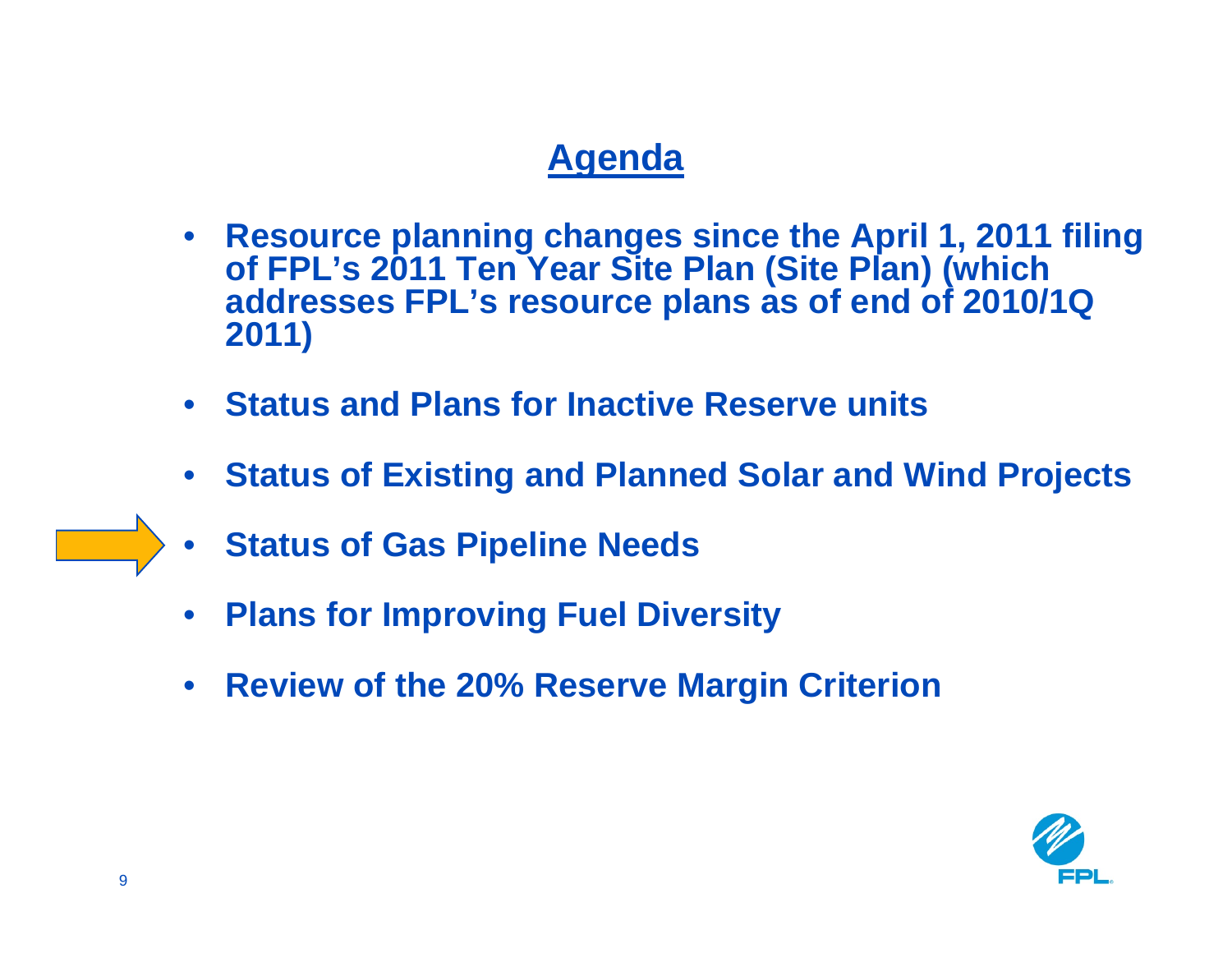**The FPL system needs additional gas and FPL plans to pursue additional pipeline capacity**

### **Status of Gas Pipeline Needs**

- **Gas transportation needs:**
	- FPL continues to pursue gas transportation alternatives which create supply diversity and strengthen the reliability of FPL's and Florida's gas infrastructure portfolio
	- FPL is updating its analysis with respect to future gas needs for the FPL system
- **Request for Proposal (RFP):**
	- FPL is currently in the process of preparing an RFP for pipeline capacity to meet future needs
	- As per the Final Order on the Florida EnergySecure Pipeline, FPL will be prepared to discuss the RFP with FPSC Staff in the next few weeks

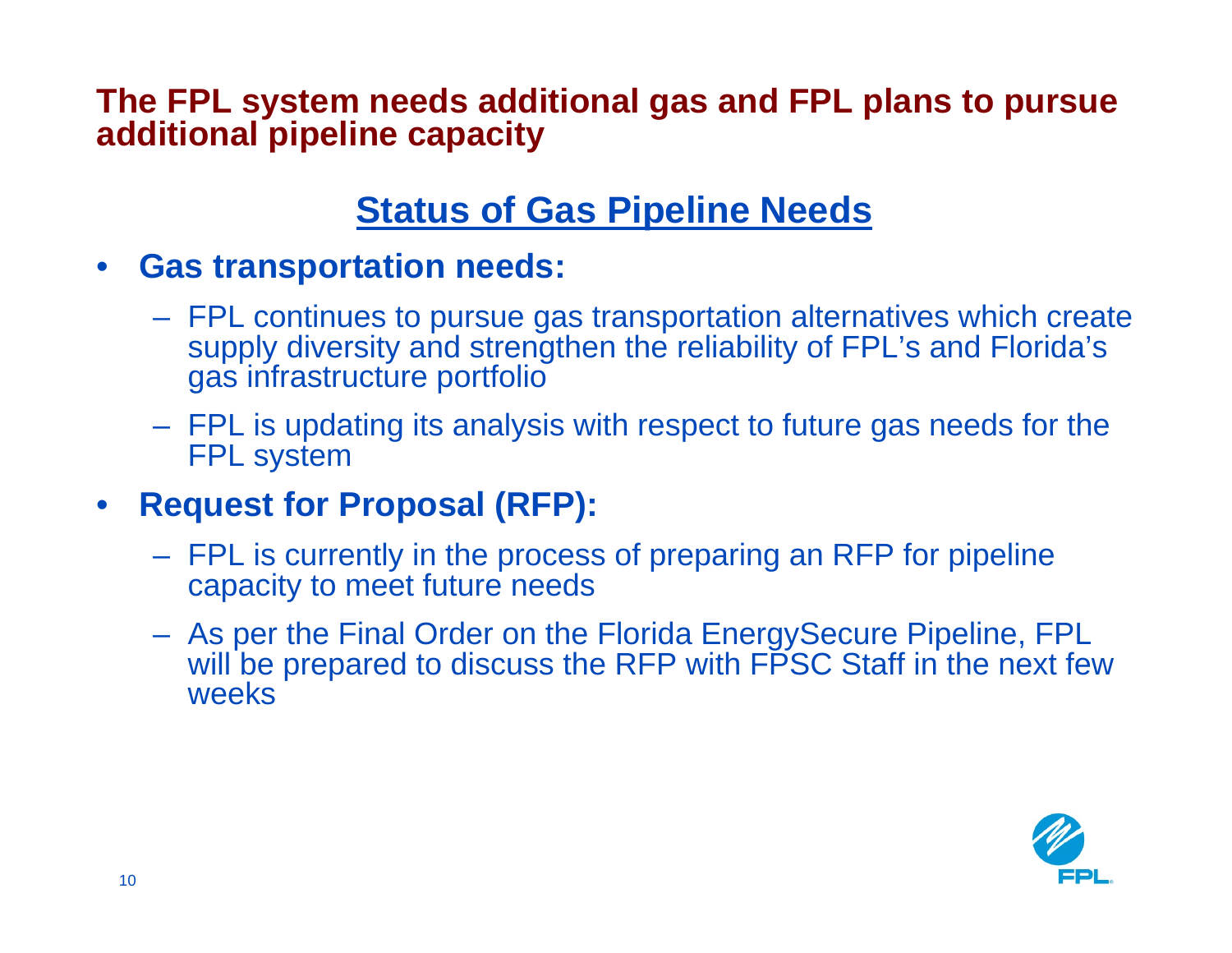- **Resource planning changes since the April 1, 2011 filing of FPL's 2011 Ten Year Site Plan (Site Plan) (which addresses FPL's resource plans as of end of 2010/1Q 2011)**
- **Status and Plans for Inactive Reserve units**
- **Status of Existing and Planned Solar and Wind Projects**
- **Status of Gas Pipeline Needs**
- **Plans for Improving Fuel Diversity**
- **Review of the 20% Reserve Margin Criterion**

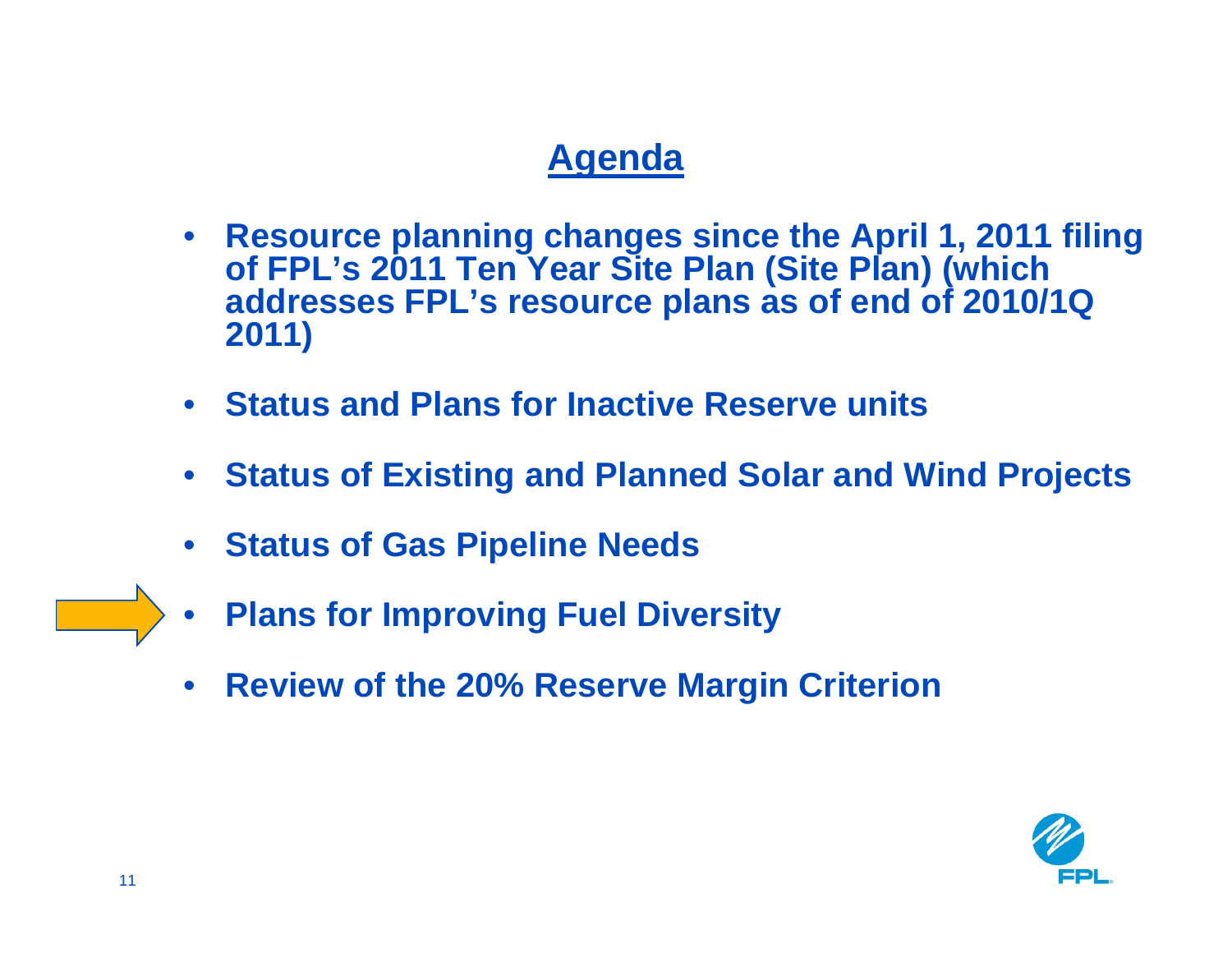**Fuel diversity is being pursued along a number of fronts**

# **Plans for Improving Fuel Diversity**

- **FPL is continuing its efforts to increase the fuel diversity of its system through additional nuclear capacity with the EPU and Turkey Point 6 & 7 projects**
- **FPL's existing 110 MW of solar facilities (PV and solar thermal) are also contributing to lower dependence upon natural gas**
	- As previously mentioned, other potential solar projects would also contribute to lower dependence on natural gas
- **FPL is maintaining the ability to use oil at its 4-800 MW steam units by adding electrostatic precipitators (ESPs) at these units**
- **In addition, FPL is continually improving its ability to utilize natural gas more efficiently through the addition of highly fuelefficient combined cycle units at new sites (e.g. West County) and through modernizations of existing sites (e.g. Fort Myers, Sanford, Cape Canaveral, Riviera, and Port Everglades)**
- **FPL continues to pursue the diversification of natural gas supply sources to the FPL system**

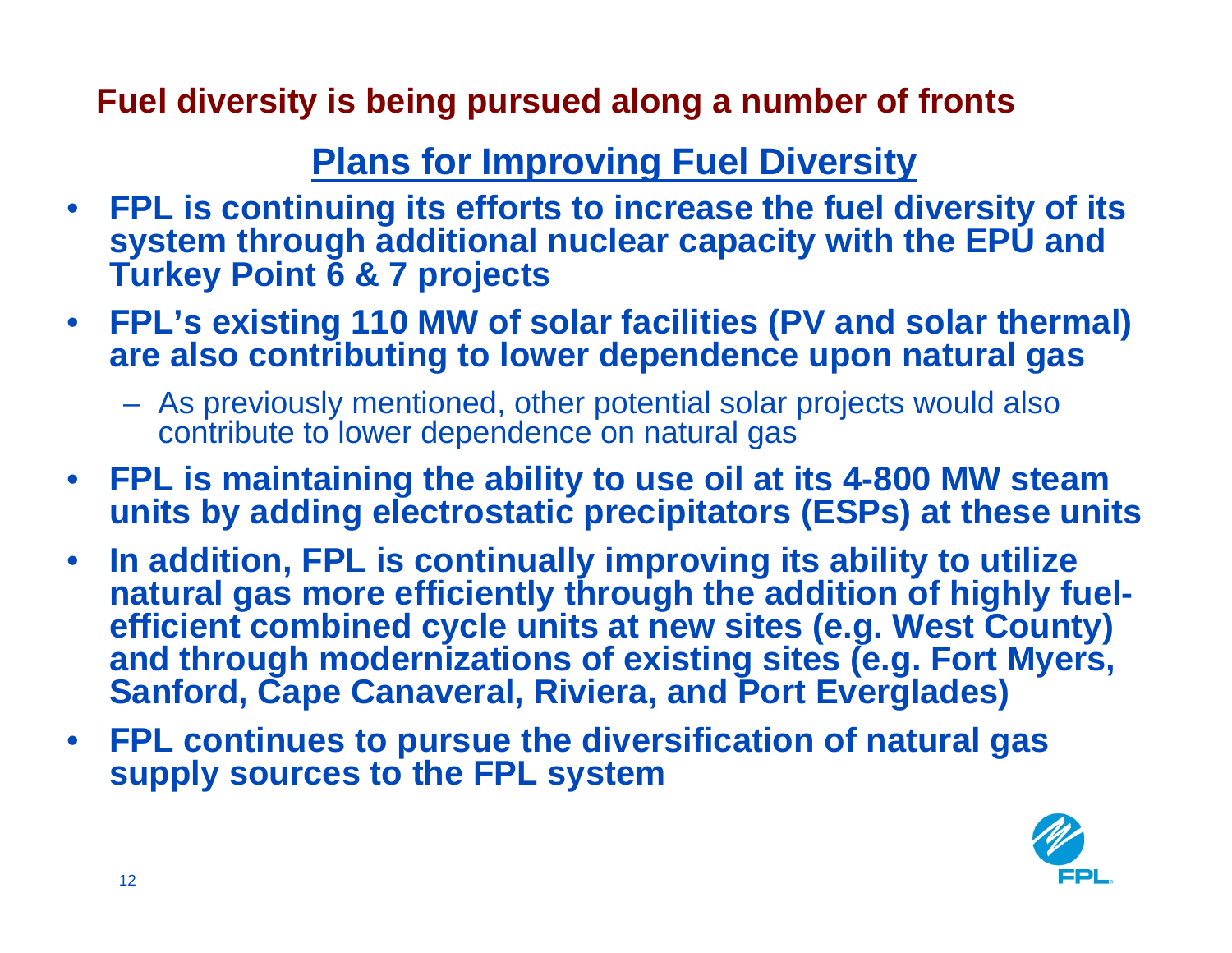- **Resource planning changes since the April 1, 2011 filing of FPL's 2011 Ten Year Site Plan (Site Plan) (which addresses FPL's resource plans as of end of 2010/1Q 2011)**
- **Status and Plans for Inactive Reserve units**
- **Status of Existing and Planned Solar and Wind Projects**
- **Status of Gas Pipeline Needs**
- **Plans for Improving Fuel Diversity**
- **Review of the 20% Reserve Margin Criterion**

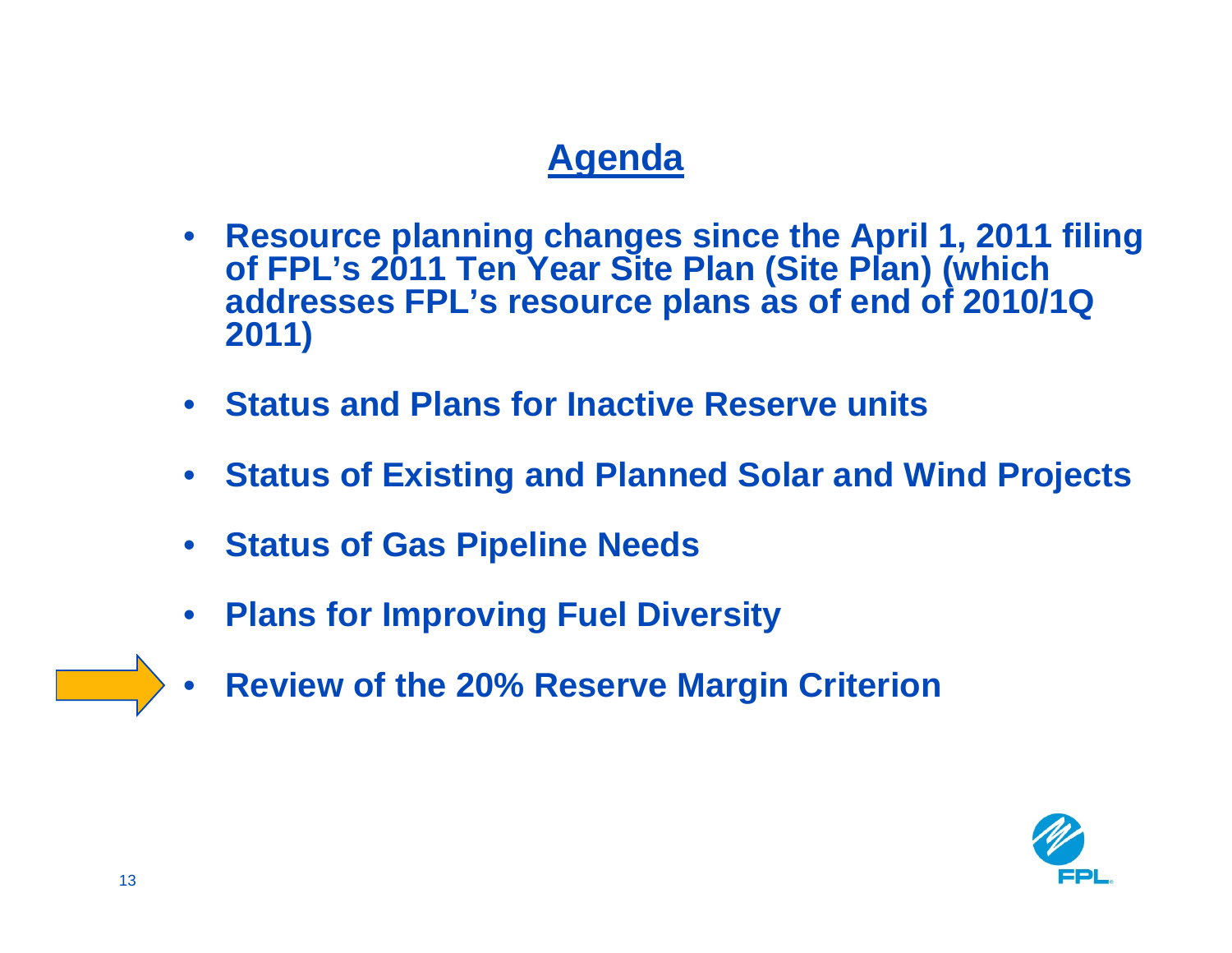**A reserve margin criterion is designed to ensure reliable electric service for a utility's customers**

### **Why Have a Reserve Margin?**

**A reserve margin criterion is designed to help ensure that FPL can continue to serve its customers reliably in the future even if unexpected circumstances occur, including, but not limited to:**

- Higher-than-forecasted peak loads
- Unscheduled generating unit outages
- Lower-than-projected DSM capability

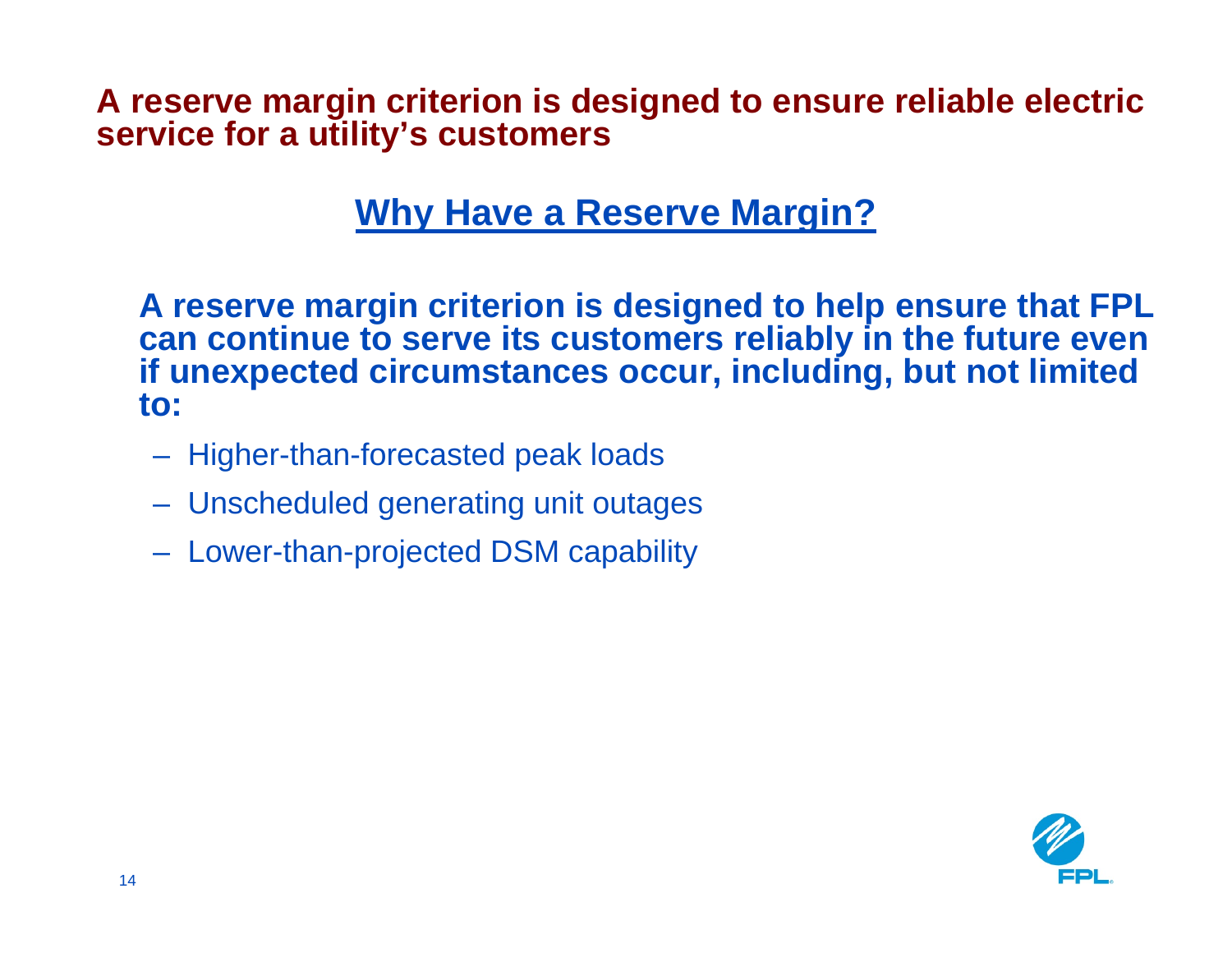**Consideration of potentially changing the current 20% criterion to 15% has both system reliability and cost aspects**

## **Overview of the 20% Reserve Margin Criterion**

- **FPL's view of the 20% reserve margin criterion can be summarized as follows:**
	- A reserve margin of at least 20% is necessary to provide reliable service for FPL's customers
	- Switching to a 15% criterion would significantly reduce the reliability of service to FPL's customers (as shown by the example that follows)
	- Reducing the reserve margin criterion would not necessarily result in significant short-term cost savings to customers (and long-term cost savings are also questionable)
		- -- Capital and other fixed costs would be reduced, but fuel and other variable costs would be increased
		- The net cost impact will be highly dependent upon fuel and other variable costs

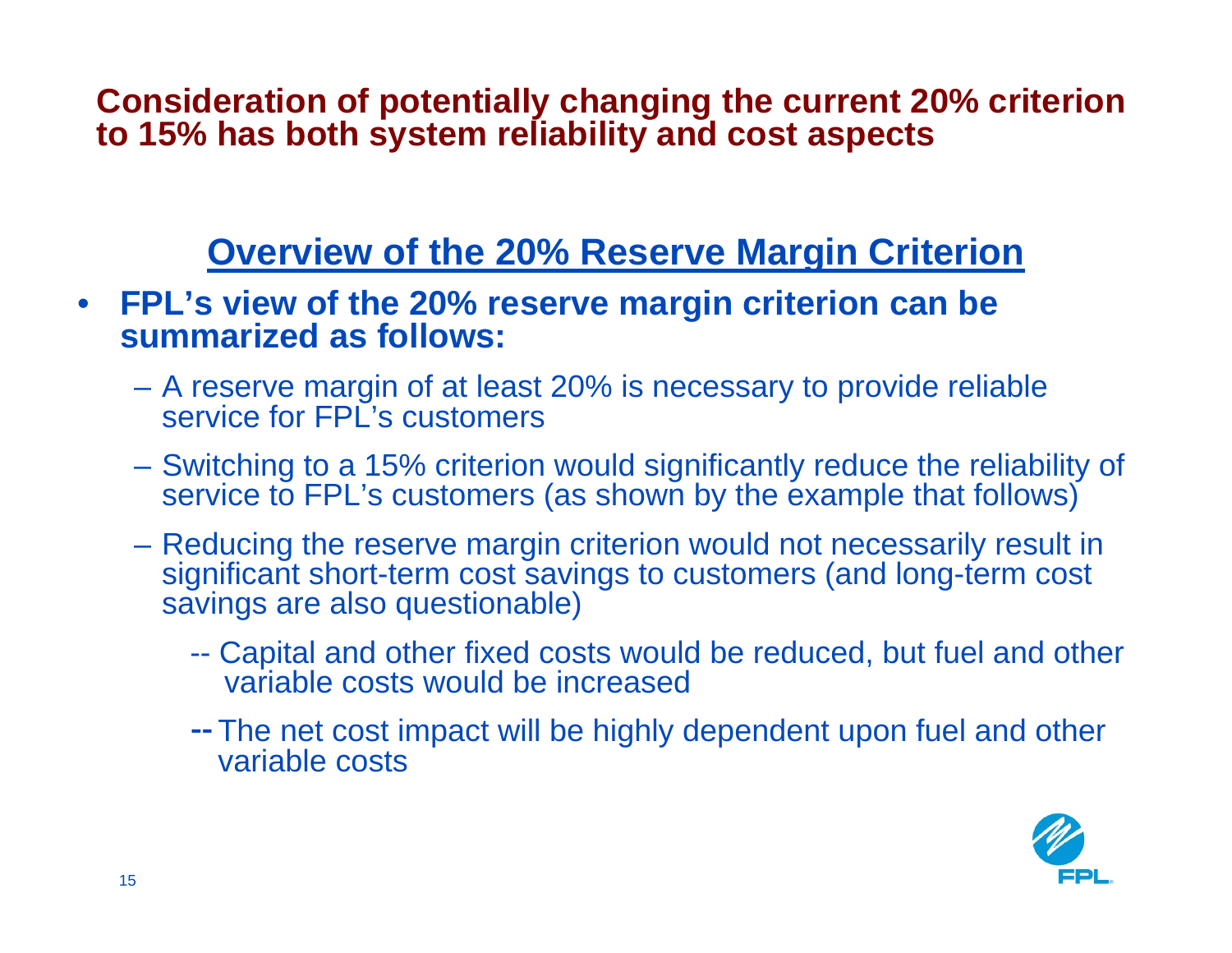#### **The 20% criterion is necessary to maintain reliability**

#### **Possible Outcomes in 2017 With 20% Planned Reserve Margin**

| Year | Month                                                                                                                                                                                                                                                                           | Total<br>Generating<br>Capacity<br>at 20% RM<br>(MW)                 | Unavailable<br>Generation<br>Capacity<br>(MW) | Available<br>Generating<br>Capacity<br>(MW) | Projected<br>Peak<br>Load<br>for 2017<br>(MW)<br>------- | Projected<br><b>Reduction</b><br>in Load<br>Due to Energy<br><b>Efficiency (EE)</b><br>(MW)                                                                | <b>Reflection of</b><br>Upper 75%<br>Variance<br>in 6 - Year<br>Ahead<br><b>Forecast</b><br>(MW) | <b>Actual</b><br>Peak<br>Load<br>(MW)<br>------- | Generating<br>Capacity<br><b>Reserves</b><br>above/(below)<br>Peak<br>Load<br>(MW) | Projected<br>Load<br>Control (LC)<br>Available<br>for Use<br>(MW) | Remaining<br>LC.<br><b>Reserves</b><br>above/<br>(below)<br>need<br>(MW)<br>------- | <b>Total</b><br>Remaining<br><b>Reserves</b><br>on Peak Day<br>(MW) |
|------|---------------------------------------------------------------------------------------------------------------------------------------------------------------------------------------------------------------------------------------------------------------------------------|----------------------------------------------------------------------|-----------------------------------------------|---------------------------------------------|----------------------------------------------------------|------------------------------------------------------------------------------------------------------------------------------------------------------------|--------------------------------------------------------------------------------------------------|--------------------------------------------------|------------------------------------------------------------------------------------|-------------------------------------------------------------------|-------------------------------------------------------------------------------------|---------------------------------------------------------------------|
| 2017 | August                                                                                                                                                                                                                                                                          | 26.735                                                               | $\mathbf 0$                                   | 26,735                                      | 25,025                                                   | (666)<br>The above outcome assumes everything (installed capacity, peak load, DSM additions) occurs in 2017 exactly as projected six years earlier with no | 0                                                                                                | 24,359                                           | 2,376                                                                              | 2,080                                                             | 2.080                                                                               | 4,456                                                               |
|      |                                                                                                                                                                                                                                                                                 |                                                                      |                                               |                                             |                                                          | plant unavailabilities. The projected reserve margin is set exactly at FPL's previously approved "minimum reliability criterion" of 20%.                   |                                                                                                  |                                                  |                                                                                    |                                                                   |                                                                                     |                                                                     |
| 2017 | August                                                                                                                                                                                                                                                                          | 26,735                                                               | (1,800)                                       | 24,935                                      | 25,025                                                   | (666)                                                                                                                                                      | 0                                                                                                | 24,359                                           | 576                                                                                | 2,080                                                             | 2,080                                                                               | 2,656                                                               |
|      | The above outcome assumes that 1,800 MW of generation are unavailable; all else is as projected.<br>This outage estimate is based on the possibility that one of FPL's largest units is unavailable and that 1/2 of another unit is also unavailable, a not uncommon situation. |                                                                      |                                               |                                             |                                                          |                                                                                                                                                            |                                                                                                  |                                                  |                                                                                    |                                                                   |                                                                                     |                                                                     |
| 2017 | August                                                                                                                                                                                                                                                                          | 26,735                                                               | (1.800)                                       | 24,935                                      | 25,025                                                   | (666)                                                                                                                                                      | 2,311                                                                                            | 26.670                                           | (1,735)                                                                            | 2,080                                                             | 345                                                                                 | 345                                                                 |
|      | The above outcome also assumes that the actual peak load before DSM is 9.2% higher than the 25,025 MW forecasted.<br>This variance is consistent with the projected variance for a 6-year-ahead forecast based on historical data.                                              |                                                                      |                                               |                                             |                                                          |                                                                                                                                                            |                                                                                                  |                                                  |                                                                                    |                                                                   |                                                                                     |                                                                     |
| 2017 | August                                                                                                                                                                                                                                                                          | 26.735                                                               | (1.800)                                       | 24,935                                      | 25,025                                                   | (333)                                                                                                                                                      | 2,311                                                                                            | 27.003                                           | (2,068)                                                                            | 2.080                                                             | 12                                                                                  | $12 \overline{ }$                                                   |
|      |                                                                                                                                                                                                                                                                                 | The above outcome also assumes that only 50% of the EE materializes. |                                               |                                             |                                                          |                                                                                                                                                            |                                                                                                  |                                                  |                                                                                    |                                                                   |                                                                                     |                                                                     |

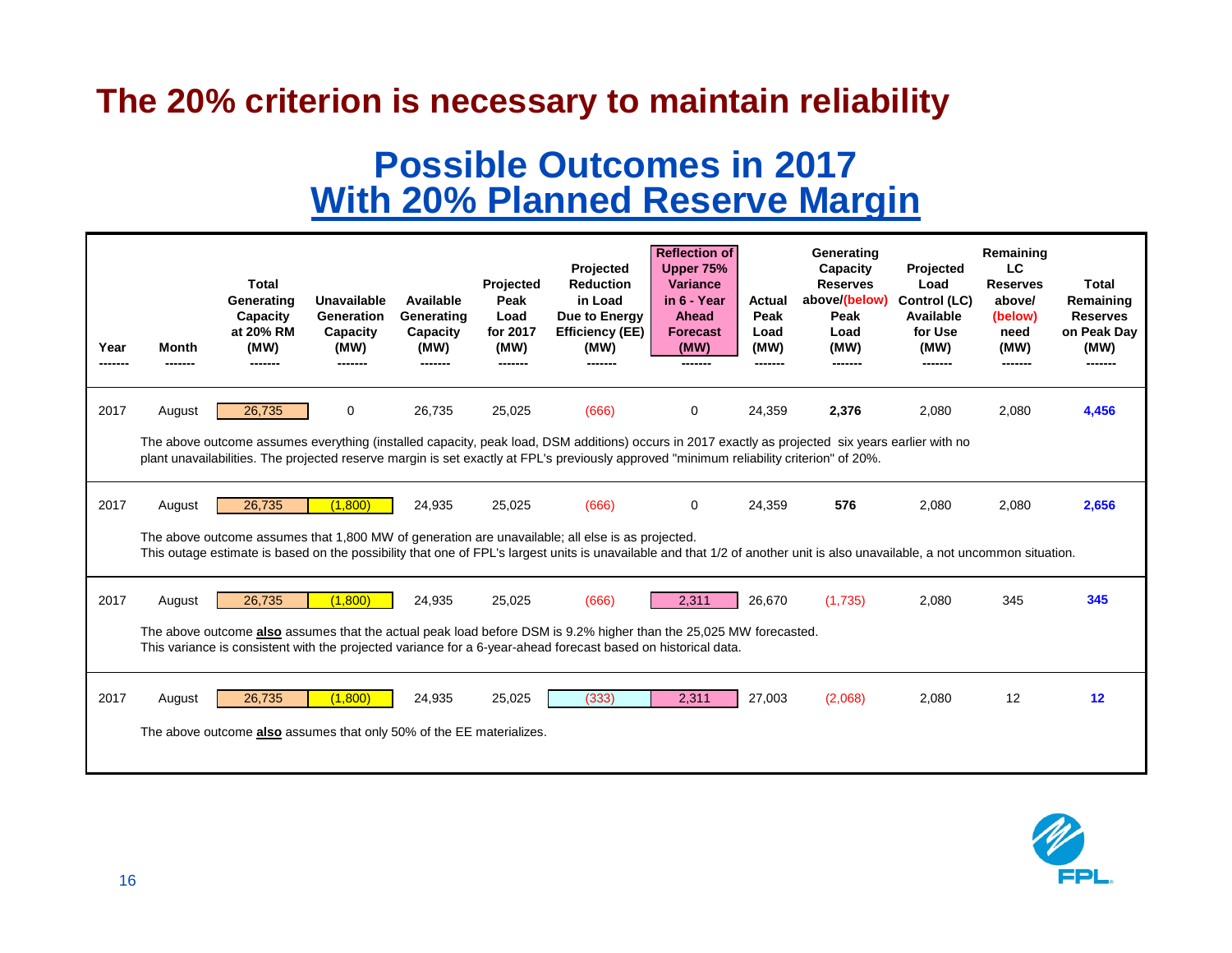#### **The 20% criterion is necessary to maintain reliability**

#### **Possible Outcomes in 2017 If Planned Reserve Margin is Reduced to 15%**

| Year<br>-------                                                                                                                                                                                                                                                                                                 | Month                                                                                                                                                                                                                                                                           | Total<br>Generating<br>Capacity<br>at 15% RM<br>(MW)<br>-------                | <b>Unavailable</b><br>Generation<br>Capacity<br>(MW) | Available<br>Generating<br>Capacity<br>(MW) | Projected<br>Peak<br>Load<br>for 2017<br>(MW) | Projected<br><b>Reduction</b><br>in Load<br>Due to Energy<br><b>Efficiency (EE)</b><br>(MW) | <b>Reflection of</b><br>Upper 75%<br><b>Variance</b><br>in 6 - Year<br>Ahead<br><b>Forecast</b><br>(MW)<br>------- | <b>Actual</b><br>Peak<br>Load<br>(MW) | Generating<br>Capacity<br><b>Reserves</b><br>above/(below)<br>Peak<br>Load<br>(MW)<br>------- | Projected<br>Load<br>Control (LC)<br>Available<br>for Use<br>(MW) | Remaining<br><b>LC</b><br><b>Reserves</b><br>above/<br>(below)<br>need<br>(MW)<br>------- | Total<br>Remaining<br><b>Reserves</b><br>on Peak Day<br>(MW)      |
|-----------------------------------------------------------------------------------------------------------------------------------------------------------------------------------------------------------------------------------------------------------------------------------------------------------------|---------------------------------------------------------------------------------------------------------------------------------------------------------------------------------------------------------------------------------------------------------------------------------|--------------------------------------------------------------------------------|------------------------------------------------------|---------------------------------------------|-----------------------------------------------|---------------------------------------------------------------------------------------------|--------------------------------------------------------------------------------------------------------------------|---------------------------------------|-----------------------------------------------------------------------------------------------|-------------------------------------------------------------------|-------------------------------------------------------------------------------------------|-------------------------------------------------------------------|
| 2017                                                                                                                                                                                                                                                                                                            | August                                                                                                                                                                                                                                                                          | 25,613                                                                         | 0                                                    | 25,613                                      | 25,025                                        | (666)                                                                                       | $\Omega$                                                                                                           | 24,359                                | 1,254                                                                                         | 2,087                                                             | 2,087                                                                                     | 3,341                                                             |
| The above outcome assumes everything (installed capacity, peak load, DSM additions) occurs in 2017 exactly as projected 6 years earlier with no plant<br>unavailabilities, except that FPL's generating capacity is reduced, because the projected reserve margin is arbitrarily set (for this example) at 15%. |                                                                                                                                                                                                                                                                                 |                                                                                |                                                      |                                             |                                               |                                                                                             |                                                                                                                    |                                       |                                                                                               |                                                                   |                                                                                           |                                                                   |
| 2017                                                                                                                                                                                                                                                                                                            | August                                                                                                                                                                                                                                                                          | 25,613                                                                         | (1,800)                                              | 23,813                                      | 25,025                                        | (666)                                                                                       | 0                                                                                                                  | 24,359                                | (546)                                                                                         | 2,080                                                             | 2,080                                                                                     | 1,534                                                             |
|                                                                                                                                                                                                                                                                                                                 | The above outcome assumes that 1,800 MW of generation are unavailable; all else is as projected.<br>This outage estimate is based on the possibility that one of FPL's largest units is unavailable and that 1/2 of another unit is also unavailable, a not uncommon situation. |                                                                                |                                                      |                                             |                                               |                                                                                             |                                                                                                                    |                                       |                                                                                               |                                                                   |                                                                                           |                                                                   |
| 2017                                                                                                                                                                                                                                                                                                            | August                                                                                                                                                                                                                                                                          | 25,613                                                                         | (1.800)                                              | 23,813                                      | 25,025                                        | (666)                                                                                       | 2.311                                                                                                              | 26,670                                | (2,857)                                                                                       | 2.080                                                             | (777)                                                                                     | (777)                                                             |
| The above outcome also assumes that the actual peak load before DSM is 9.2% higher than the 25,025 MW forecasted.<br>This variance is consistent with the projected variance for a 6-year-ahead forecast based on historical data.                                                                              |                                                                                                                                                                                                                                                                                 |                                                                                |                                                      |                                             |                                               |                                                                                             |                                                                                                                    |                                       |                                                                                               | <b>UNSERVED</b><br><b>LOAD EVEN</b><br><b>WITH LC</b>             |                                                                                           |                                                                   |
| 2017                                                                                                                                                                                                                                                                                                            | August                                                                                                                                                                                                                                                                          | 25,613<br>The above outcome also assumes that only 50% of the EE materializes. | (1.800)                                              | 23,813                                      | 25,025                                        | (333)                                                                                       | 2,311                                                                                                              | 27,003                                | (3, 190)                                                                                      | 2,080                                                             | (1, 110)                                                                                  | (1, 110)<br><b>UNSERVED</b><br><b>LOAD EVEN</b><br><b>WITH LC</b> |

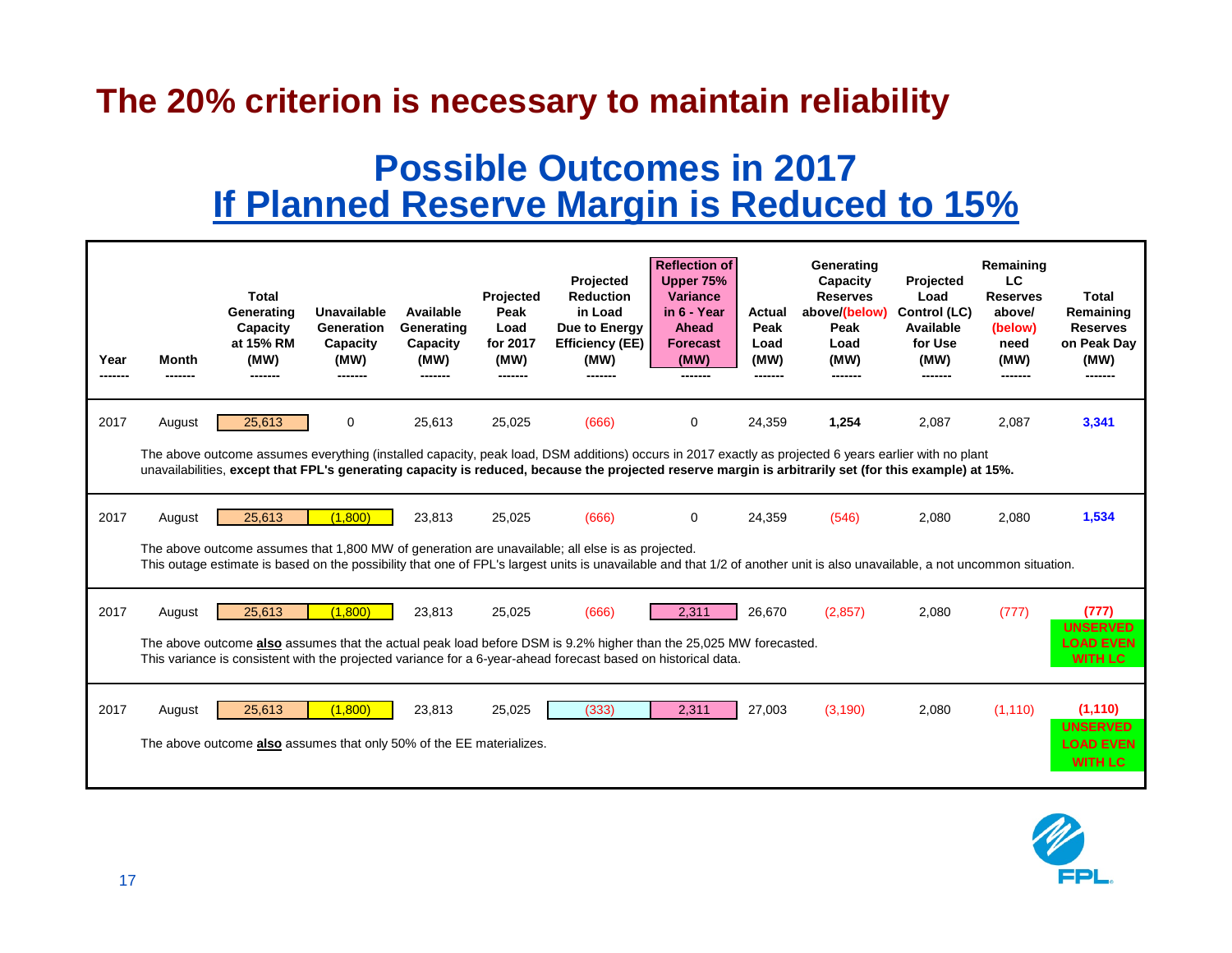#### **Another aspect that is related to the reserve margin criterion is the projected frequency of FPL's load control (LC) resources**



**These projected LC frequencies could increase significantly with higher load, unscheduled outages on peak days, etc.**

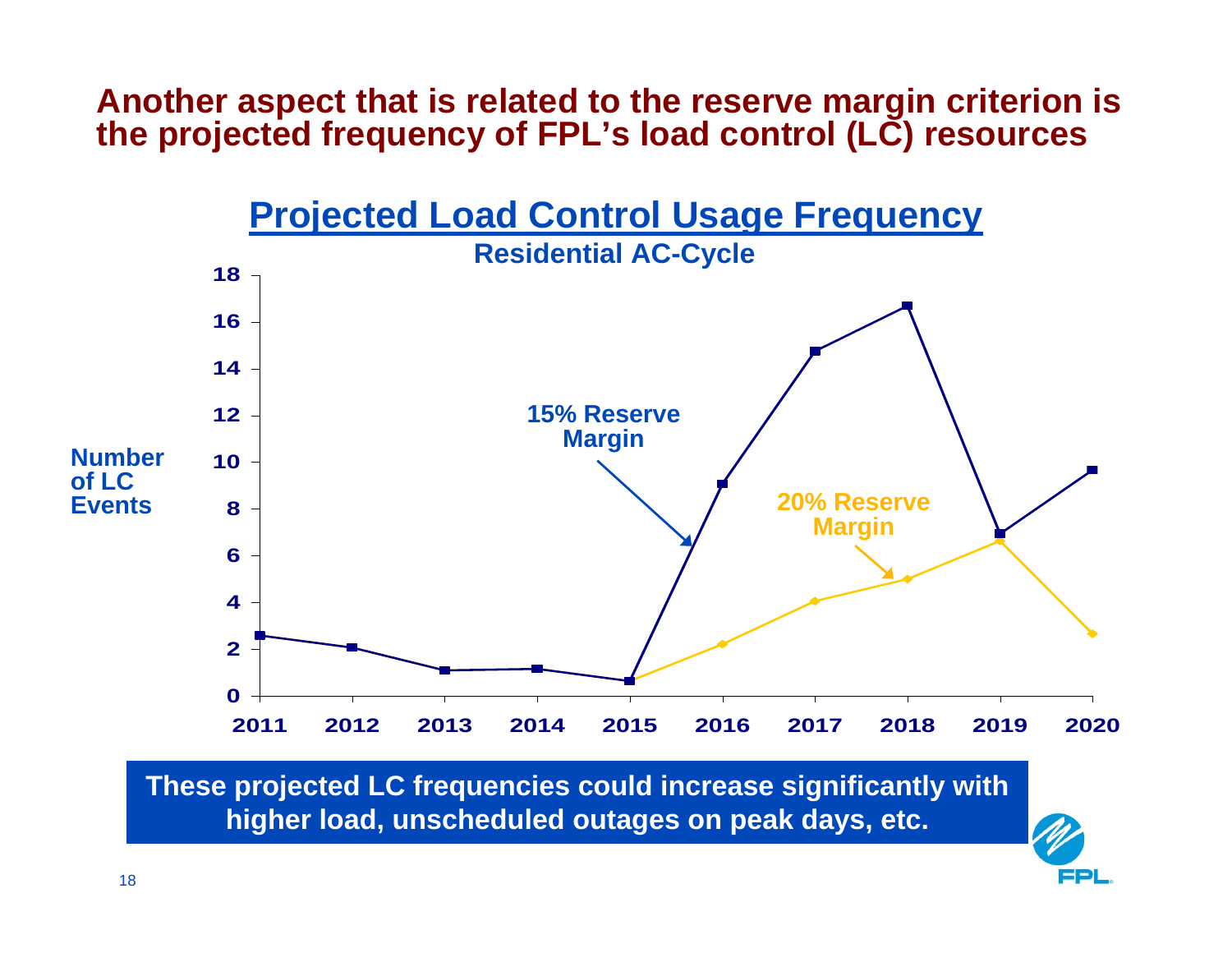**There are still other reserve margin criterion-related aspects that FPL is analyzing**

## **20% Criterion is Necessary**

- **Planning based on a 20% criterion will better enable FPL to have sufficient generation in service to allow generating units to be scheduled for planned maintenance in off-peak months**
	- If planned maintenance must be scheduled in peak months, reserve margins would drop, further necessitating the need for additional generation
- **In a related issue, FPL is becoming increasingly dependent upon continued voluntary participation in DSM to meet its 20% criterion** 
	- For example, if DSM's contribution were excluded, FPL's "generation- only" reserve margin in 2011 would be 13.1%
	- However, by 2019, FPL's "generation-only" reserve margin is projected to significantly decrease to 5.6% under current plans, and would drop to 1.3% if FPL exactly met a 15% criterion
- **Therefore, FPL is currently analyzing whether an additional reliability criterion should be utilized -- a minimum reserve margin contribution from generation-only resources**

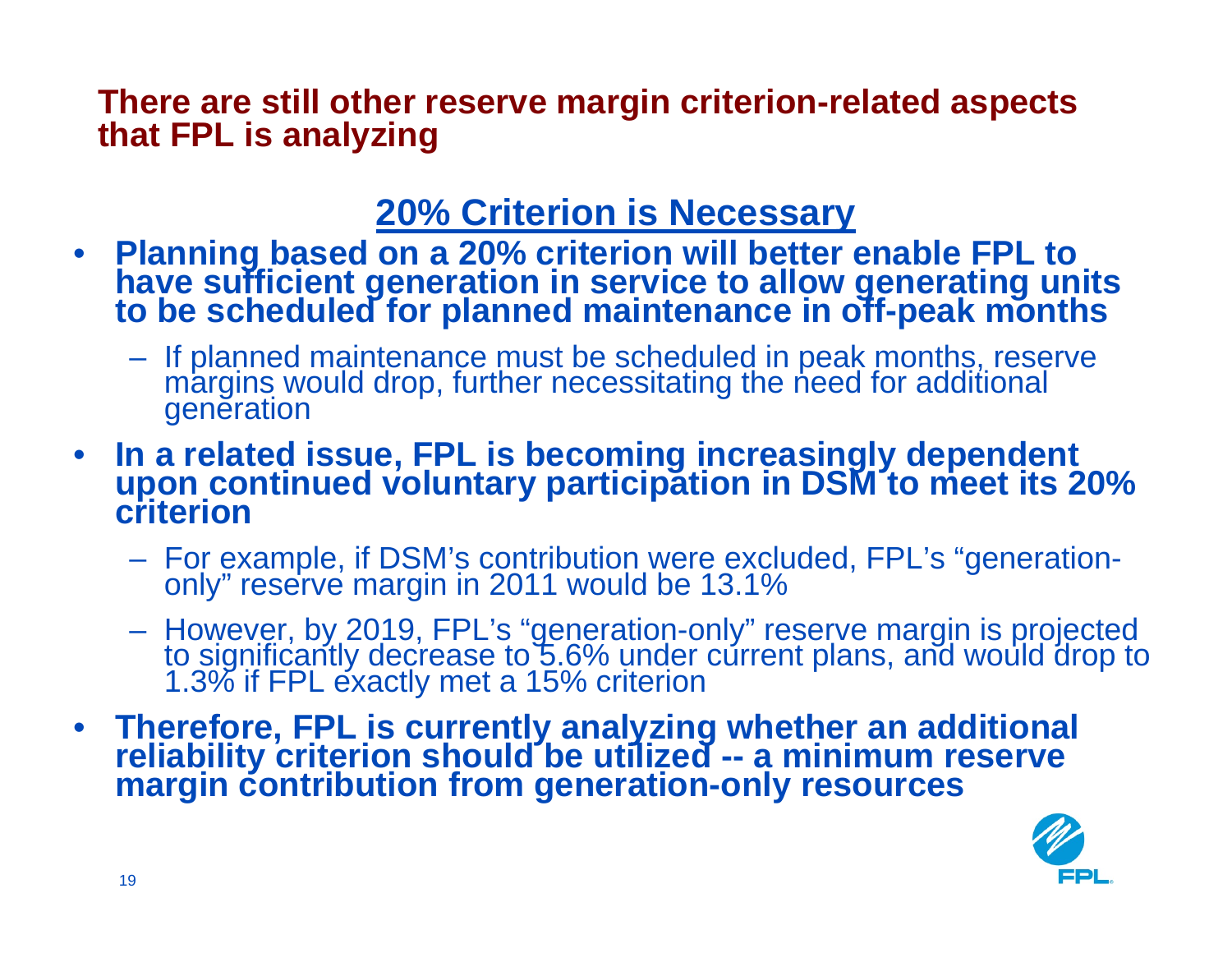**It is questionable how much short-term economic savings would actually be realized by a change from a 20% to a 15% criterion**

## **Economic Aspects of Using a Lower Criterion**

- **Changing to a 15% criterion would defer FPL's next capacity addition from 2016 to 2019**
- **The projected total savings over 5 years is \$22 MM (nominal) and customers will have higher annual costs in 2 of the 5 years**
	- However, as shown on the next page, even a small change in fuel and other variable costs would significantly alter these projected savings

#### **Initial Analysis of Reducing the Criterion**

| Year | <b>Annual</b><br><b>Fixed Cost</b><br><b>Savings</b><br>(SMM) | <b>Annual</b><br><b>Variable</b><br><b>Cost</b><br><b>Savings</b><br>(SMM) | <b>Annual</b><br><b>Total Cost</b><br><b>Savings</b><br>(SMM) | <b>Cumulative</b><br><b>Total Cost</b><br><b>Savings</b><br>(SMM) |  |
|------|---------------------------------------------------------------|----------------------------------------------------------------------------|---------------------------------------------------------------|-------------------------------------------------------------------|--|
| 2016 | \$110                                                         | (\$107)                                                                    | \$3                                                           | \$3                                                               |  |
| 2017 | \$189                                                         | (\$165)                                                                    | \$24                                                          | \$27                                                              |  |
| 2018 | \$186                                                         | (\$196)                                                                    | $(\$10)$                                                      | \$17                                                              |  |
| 2019 | \$117                                                         | (\$60)                                                                     | \$57                                                          | \$74                                                              |  |
| 2020 | \$109                                                         | (\$161)                                                                    | (\$52)                                                        | \$22                                                              |  |

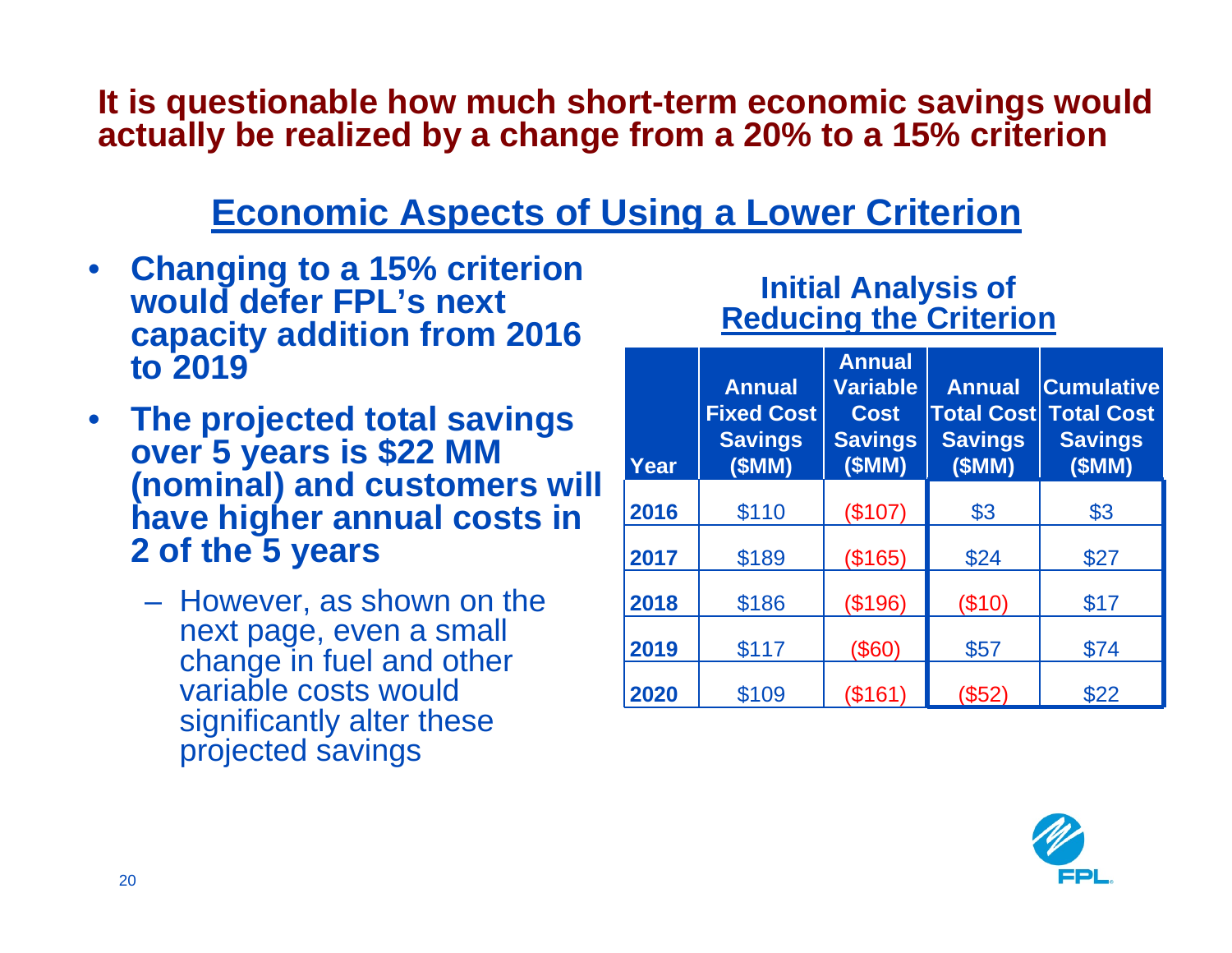#### **A small increase of only 5% in fuel and other variable costs would significantly alter the projection**

#### **Projection With Current Variable Cost Forecast**

#### **Projection With 5% Higher Variable Cost Forecast**

| Year | <b>Annual</b><br><b>Fixed Cost</b><br><b>Savings</b><br>(\$MM) | <b>Annual</b><br><b>Variable</b><br><b>Cost</b><br><b>Savings</b><br>(SMM) | <b>Annual</b><br><b>Savings</b><br>(\$MM) | <b>Cumulativel</b><br><b>Total Cost Total Cost</b><br><b>Savings</b><br>(\$MM) | Year | <b>Annual</b><br><b>Fixed Cost</b><br><b>Savings</b><br>(\$MM) | <b>Annual</b><br><b>Variable</b><br><b>Cost</b><br><b>Savings</b><br>(\$MM) | <b>Annual</b><br><b>Savings</b><br>(\$MM) | <b>Cumulativel</b><br><b>Total Cost Total Cost</b><br><b>Savings</b><br><u>(\$MM)</u> |
|------|----------------------------------------------------------------|----------------------------------------------------------------------------|-------------------------------------------|--------------------------------------------------------------------------------|------|----------------------------------------------------------------|-----------------------------------------------------------------------------|-------------------------------------------|---------------------------------------------------------------------------------------|
| 2016 | \$110                                                          | (\$107)                                                                    | \$3                                       | \$3                                                                            | 2016 | \$110                                                          | (\$112)                                                                     | (\$2)                                     | (\$2)                                                                                 |
| 2017 | \$189                                                          | (\$165)                                                                    | \$24                                      | \$27                                                                           | 2017 | \$189                                                          | (\$173)                                                                     | \$16                                      | \$13                                                                                  |
| 2018 | \$186                                                          | (\$196)                                                                    | (\$10)                                    | \$17                                                                           | 2018 | \$186                                                          | (\$206)                                                                     | (\$20)                                    | (\$6)                                                                                 |
| 2019 | \$117                                                          | (\$60)                                                                     | \$57                                      | \$74                                                                           | 2019 | \$117                                                          | (\$63)                                                                      | \$54                                      | \$48                                                                                  |
| 2020 | \$109                                                          | (\$161)                                                                    | (\$52)                                    | \$22                                                                           | 2020 | \$109                                                          | (\$169)                                                                     | (\$60)                                    | (\$12)                                                                                |

**The projected cost impact of changing to a 15% criterion is now increased costs of \$12 MM (nominal) and customers would see higher annual costs in 3 of the 5 years**